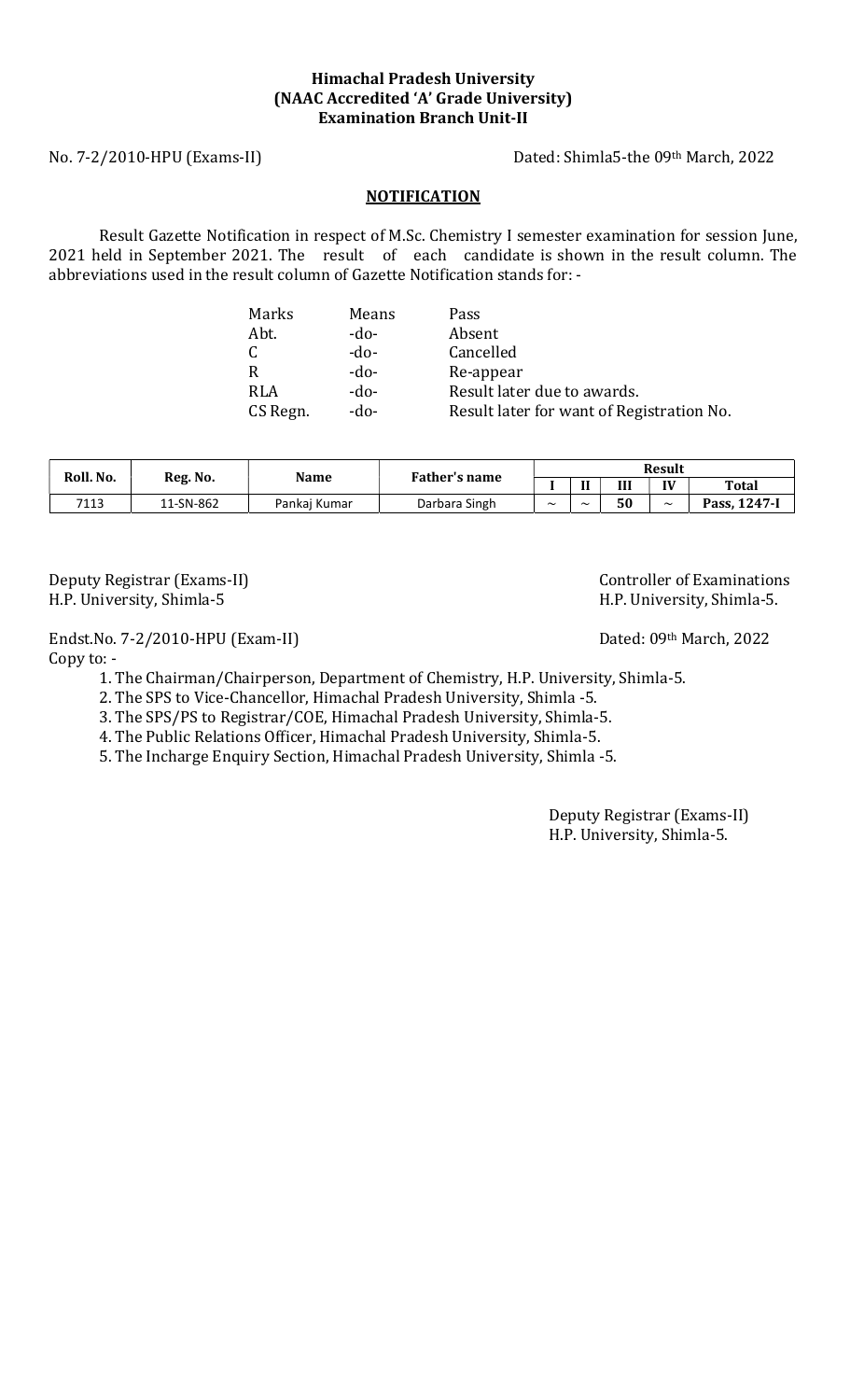# Himachal Pradesh University (NAAC Accredited 'A' Grade University) Examination Branch Unit-II

No. 7-2/2010-HPU (Exams-II) Dated: Shimla5-the 09th March, 2022

## **NOTIFICATION**

Result Gazette Notification in respect of M.Sc. Chemistry II semester examination for session June, 2021 held in September 2021. The result of each candidate is shown in the result column. The abbreviations used in the result column of Gazette Notification stands for: -

| Marks      | Means  | Pass                                      |
|------------|--------|-------------------------------------------|
| Abt.       | $-do-$ | Absent                                    |
| C          | $-do-$ | Cancelled                                 |
| R          | $-do-$ | Re-appear                                 |
| <b>RLA</b> | $-do-$ | Result later due to awards.               |
| CS Regn.   | $-do-$ | Result later for want of Registration No. |

| Roll. No. | Reg. No.   | <b>Name</b>  | Father's name | Result                |                       |                       |                       |              |
|-----------|------------|--------------|---------------|-----------------------|-----------------------|-----------------------|-----------------------|--------------|
|           |            |              |               |                       | VI                    | <b>VII</b>            | VIII                  | <b>Total</b> |
| 6512      | 13-GCB-327 | Sunil Vaidya | Luder Mani    | $\tilde{\phantom{a}}$ | $\tilde{\phantom{a}}$ | 90                    | $\tilde{\phantom{a}}$ | <b>Pass</b>  |
| 6537      | 13-MA-315  | Kritika      | Shiv Singh    | $\tilde{\phantom{a}}$ | $\tilde{\phantom{a}}$ | $\tilde{\phantom{a}}$ | $\tilde{\phantom{a}}$ | Abt.         |

Deputy Registrar (Exams-II) Controller of Examinations H.P. University, Shimla-5 H.P. University, Shimla-5.

Endst.No. 7-2/2010-HPU (Exam-II) Dated: 09th March, 2022

Copy to: -

1. The Chairman/Chairperson, Department of Chemistry, H.P. University, Shimla-5.

2. The SPS to Vice-Chancellor, Himachal Pradesh University, Shimla -5.

3. The SPS/PS to Registrar/COE, Himachal Pradesh University, Shimla-5.

4. The Public Relations Officer, Himachal Pradesh University, Shimla-5.

5. The Incharge Enquiry Section, Himachal Pradesh University, Shimla -5.

Deputy Registrar (Exams-II) H.P. University, Shimla-5.